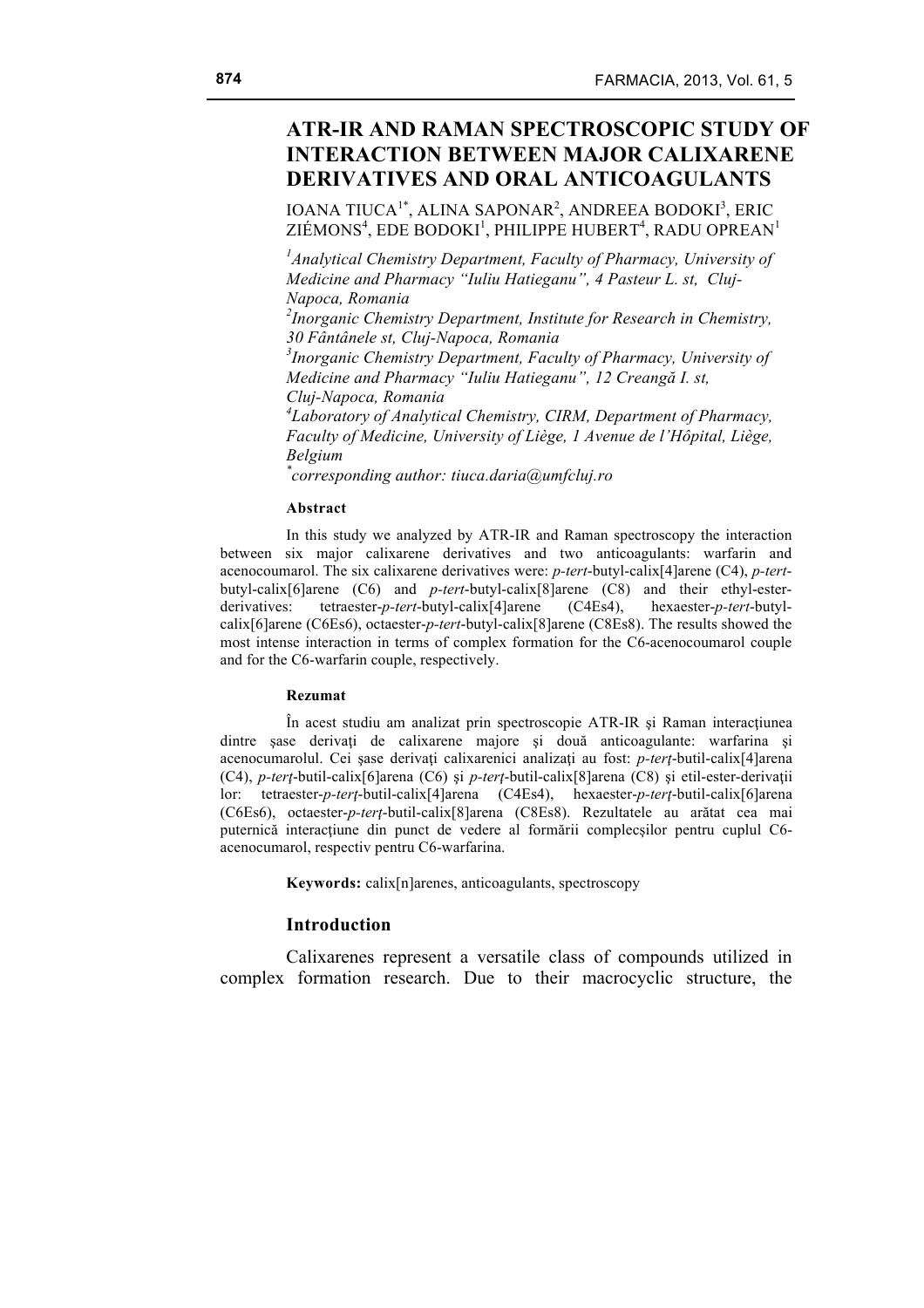functional groups of the inner cavity enable non-covalent interactions with the guest molecules, from which hydrogen bonds are considered the most important (Figure 1). The literature reports their use as complexants of ions – metallic [17] or organic ions [8] and neutral molecules with different shapes and dimensions [18,22]. They have been used as stationary phases or mobile phase modifiers in separation techniques, even in enantioseparation [23,26], in detection of the complexed substances [2], also in recognition of enantiomers [3] and even as catalysts in different reactions [4,16]. Also, there have been reported some derivatives with pharmacological activity [6,19] and some calixarene derivatives have been used as carriers through liquid membranes [21]

Warfarin and its 5-nitro-derivative, acenocoumarol (Figure 2), are two widely used anticoagulants, showing a low therapeutic index, as well as frequent drug-drug interactions and many side effects have been reported. Moreover, a high variability in terms of absorption, metabolics and response to the administered dose has been observed [19].

IR or Raman spectroscopic techniques are useful tools for the study of complex formation between a "host" and a "guest"-molecule, such as calixarene derivatives and oral anticoagulants. IR and Raman spectroscopy are two complementary techniques which, apart from being non-invasive, have the advantage of giving short analysis times. Attenuated total reflectance infrared (ATR-IR) spectroscopy has the advantage of directly analyzing solid samples, readily applicable to small amounts of samples [5].

The aim of the present work was to detect and elucidate the interaction between different calixarene derivatives and the aforementioned anticoagulants and to observe the stability of the "host-guest" complexes formed. These complexes will be further used in separation techniques, for the enantiomer separation of the two anticoagulants. For this purpose, a characterization of the interaction between calixarene derivatives and the oral anticoagulants is very important.

# **Materials and Methods**

#### **Reagents**

Six major calixarene derivatives were used as complexation ligands: *p-tert*-butyl-calix[4]arene (C4), *p-tert*-butyl-calix[6]arene (C6) and *p-tert*butyl-calix[8]arene (C8) and their ethyl-ester-derivatives: tetraester-*p-tert*butyl-calix[4]arene (C4Es4), hexaester-*p-tert*-butyl-calix[6]arene (C6Es6), octaester-*p-tert*-butyl-calix[8]arene (C8Es8) (Figure 1). The starting *p-tert*butyl calix[n]arenes (C4, C6 and C8) were synthesized by slightly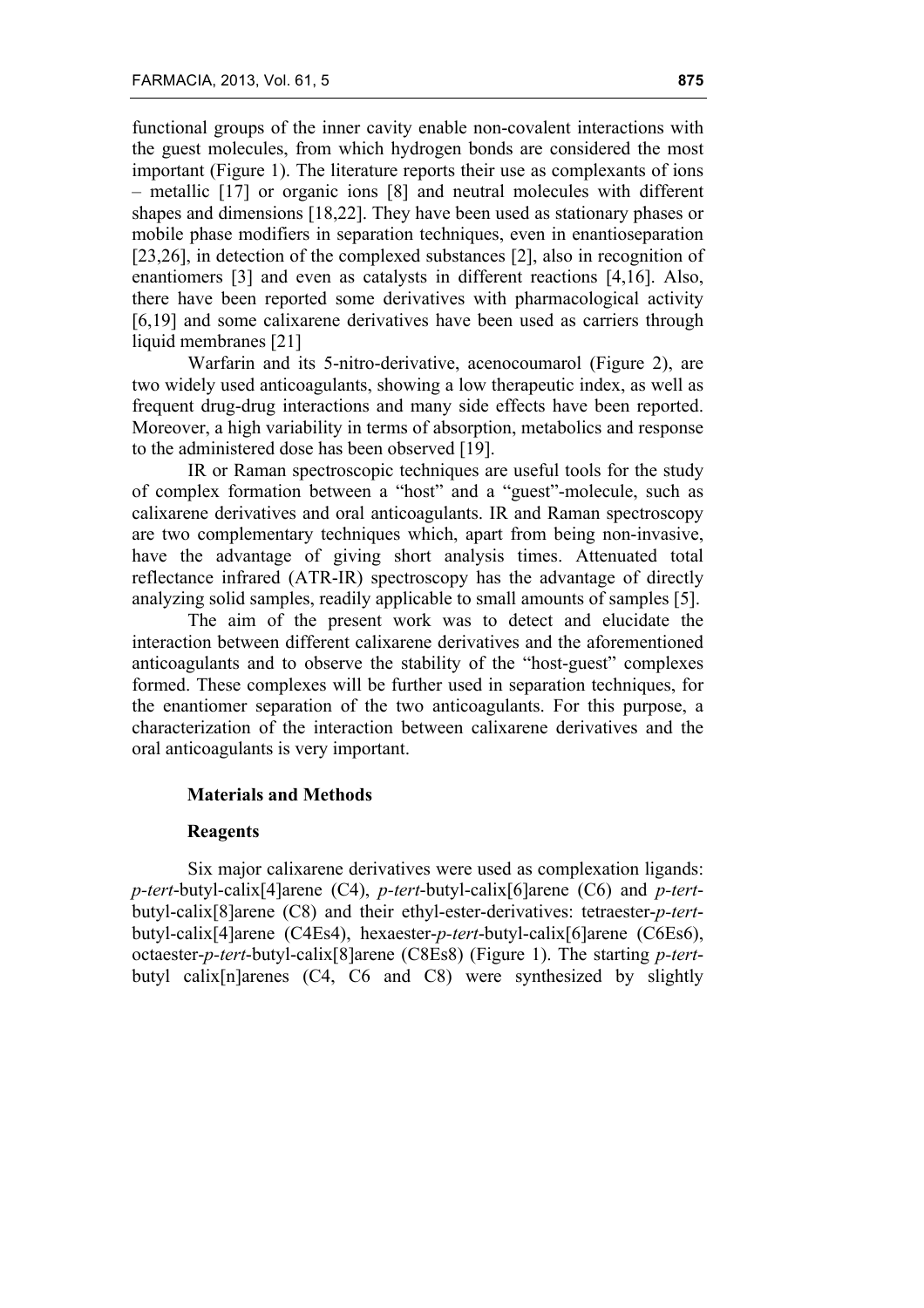modifying the procedure already described in the literature [11,12,20]. Ester derivatives of calix[n]arene (C4Es4, C6Es6 and C8Es8) were prepared by original procedures, by treating the parent calix[n]arene with ethyl bromoacetate in the presence of a base  $(K_2CO_3)$  or NaH) in organic media (THF/DMF or acetone) [24]. All the compounds were purified by recrystallization from toluene, chloroform or chloroform-ethanol mixture. The molecular structures of calixarene derivatives used in the study are presented in the Figure 1.



**Figure 1** Structures of calixarenes utilized in the study; n=4,6,8

Warfarin (W) was purchased as analytical standard from Sigma-Aldrich (Germany). Acenocoumarol (A) was kindly donated by Labormed Pharmaceuticals S.A., Bucharest (Romania).

All solvents used in this study were of HPLC grade and were obtained from Sigma-Aldrich (Germany).



**Figure 2** Structure of warfarin  $(R=H)$  and acenocoumarol  $(R=NO<sub>2</sub>)$ .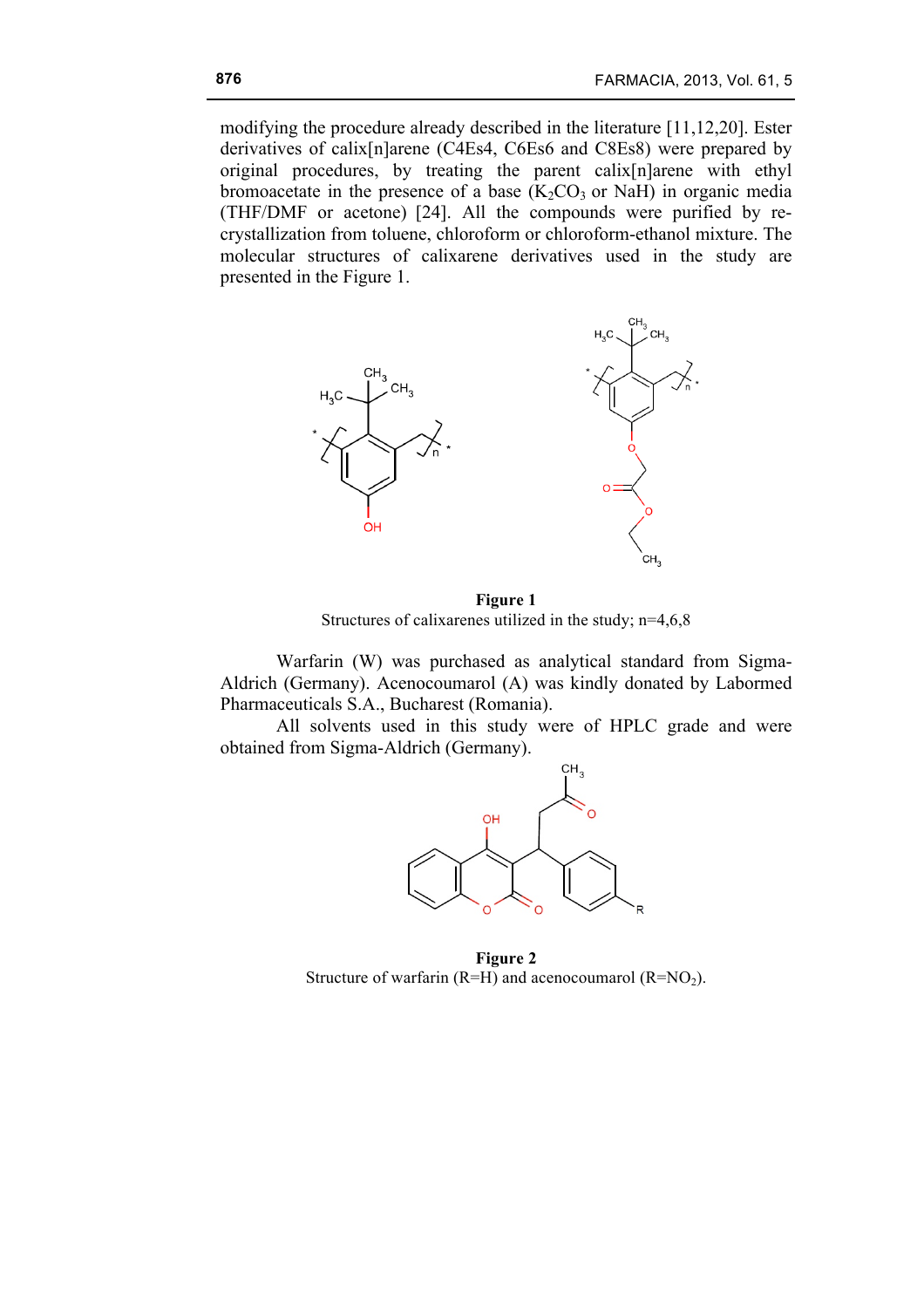# **IR and Raman spectroscopy**

Stock solutions of 20 mg/mL of calixarene derivatives and 8 mg/mL of anticoagulants in chloroform were prepared. Mixtures with stoichiometric ratios of 1:1 containing one of each host and one of the two anticoagulants were prepared. The obtained solutions were stirred with a magnetic stirrer for at least 10 minutes. Solvents were evaporated in a Heidolph LaboRota 4002 rotary evaporator and the obtained residues were dried under vacuum.

The obtained residues were analyzed by ATR-IR and Raman spectroscopy. For the ATR-IR spectroscopic studies, a Jasco FT-IR 4100 with a ZnSe crystal system was utilized. The spectra were recorded between 4000 and 500 cm<sup>-1</sup> and interpreted using the Jasco Manager 2 software. For the Raman spectroscopic study a Perkin Elmer Raman station 400F was used. The resulted spectra were obtained as an average of 20 spectra recorded with an integration time of 1 second. Spectra were registered between 3620 and 90 cm<sup>-1</sup> and processed using the Spectrum software.

### **Results and Discussion**

# **Theoretical aspects**

<sup>1</sup>H-NMR studies made on C4, C6 and C8 [1,7,9,10,15,25,27] show C4 tends to be the most rigid derivative of the three calixarenes and, as expected, it presents the smallest cavity, having an inner dimension of about 2.67 Å. The dimension of the inner cavity of C8, the biggest taken in study is about 2.74 Å. The conformational flexibility should increase with the increase of the cavity size, but NMR studies [10] have shown that C4 and C8 tend to act identically in non-polar solvents. However, C6 seems to be much more flexible, due to the flexibility of methylene groups linking the aromatic rings, which can be positioned inside and/or outside the plan formed by the phenolic groups.

# **Practical results and discussions**

According to theoretical spectra of calixarenes[13], the phenyl IR bands were identified at  $3134.72$  cm<sup>-1</sup> for C4, at  $3120.74$  cm<sup>-1</sup> for C6 and for C8 at 3170.4 cm<sup>-1</sup>. Also, warfarin and acenocoumarol spectra show a medium IR band at 3118 cm<sup>-1</sup> and a weak IR band at 3079 cm<sup>-1</sup> corresponding to phenyl group, a band between 1715 and 1680  $cm^{-1}$  which is correlated with the aldehyde group and the  $NO<sub>2</sub>$  group in acenocoumarol gave two bands in the fingerprint region at 1560-1500cm-1 and at 1390-  $1330 \text{cm}^{-1}$  [14].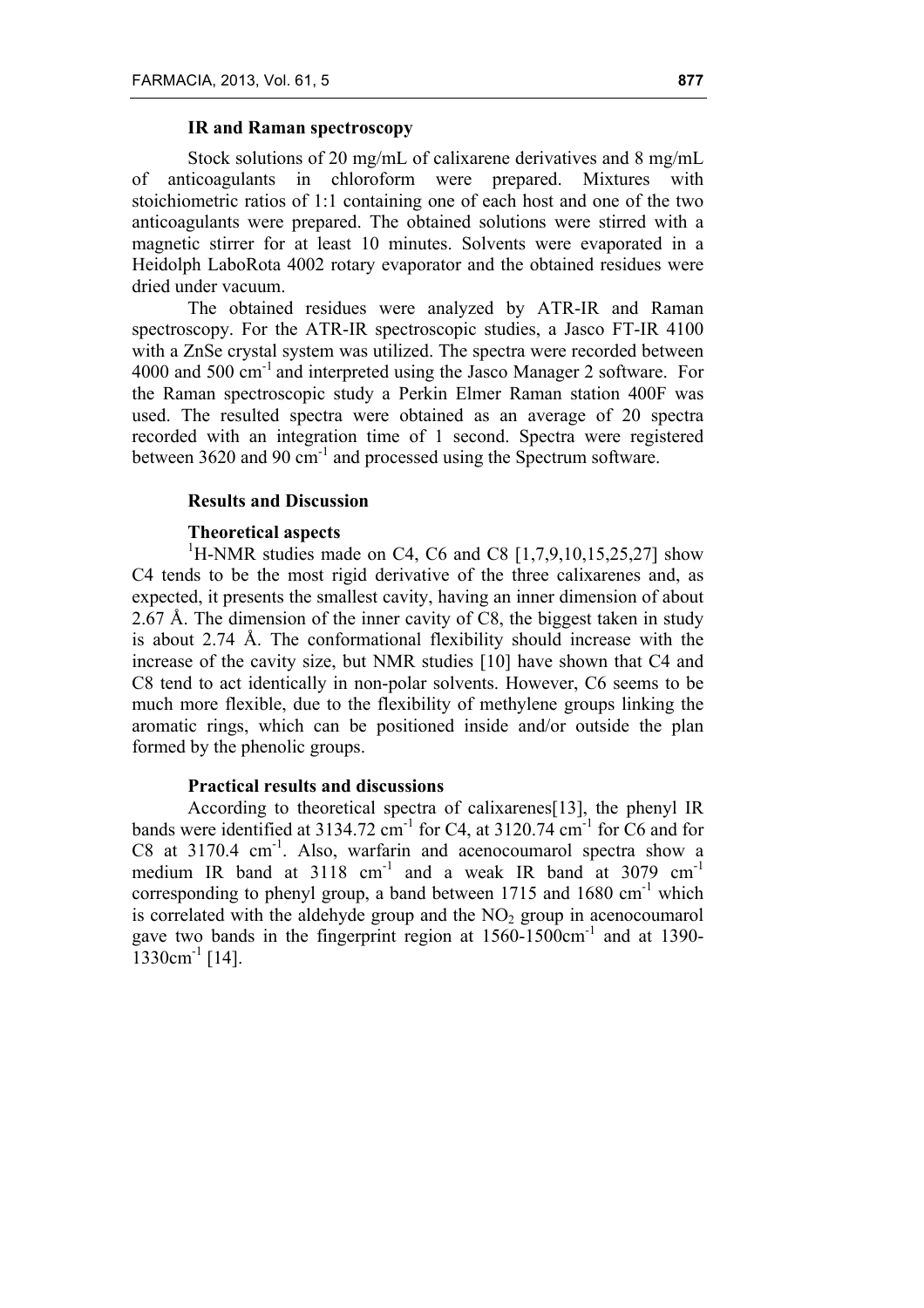Results showed different interactions between different calix[n]arenes and the same guest.

All band shifts observed in the IR spectra of acenocoumarol and calixarene derivatives correspond to aromatic nuclei, according to theoretical vibrational spectra [14], which lead to the conclusion that the non-covalent interactions formed between "host" and "guest"-molecules are probably of  $\pi$ - $\pi$  type. However, formation of other type of non-covalent interactions, such as hydrogen bonds is not excluded.

The most intense interaction correlated with the highest IR vibrational band shift was observed in the case of C4-acenocoumarol couple (Figure 3).

In this case, the highest band shifting was from 3328 to 3294  $cm^{-1}$  on the acenocoumarol spectrum and a band shifting from 2905 to 2927 cm-1



**Figure 3**

Band shifting in case of A-C4 complex: A (blue), C4(red), A-C4(green)

on the C4 spectrum. The other band shifts obtained are listed in the table I: **Table I**

| Host-guest couple | Band shift in calix[n]arene<br>spectra $(cm-1$ | <b>Band shift in anticoagulant</b><br>spectra $(cm^{-1})$ |
|-------------------|------------------------------------------------|-----------------------------------------------------------|
| $A-C4$            | $2905 \rightarrow 2927(22)$                    | $3328 \rightarrow 3294(4)$                                |
|                   | $2865 \rightarrow 2860(5)$                     | fingerprint                                               |
| $A-C6$            | $2923 \rightarrow 2927(4)$                     | $3328 \rightarrow 3291(7)$                                |
|                   | $2865 \rightarrow 2861(4)$                     |                                                           |
| $A-C8$            |                                                | fingerprint                                               |
| $W-C4$            | $3134 \rightarrow 3137(3)$                     |                                                           |
|                   | $2904 \rightarrow 2928(24)$                    |                                                           |
|                   | $2865 \rightarrow 2863(2)$                     |                                                           |
| W-C6              | 2921 (band intensification)                    | $2925 \rightarrow 2928(3)$                                |
| W-C8              |                                                | fingerprint                                               |

Band shifs observed in IR analysis of calixarene-anticoagulant complexes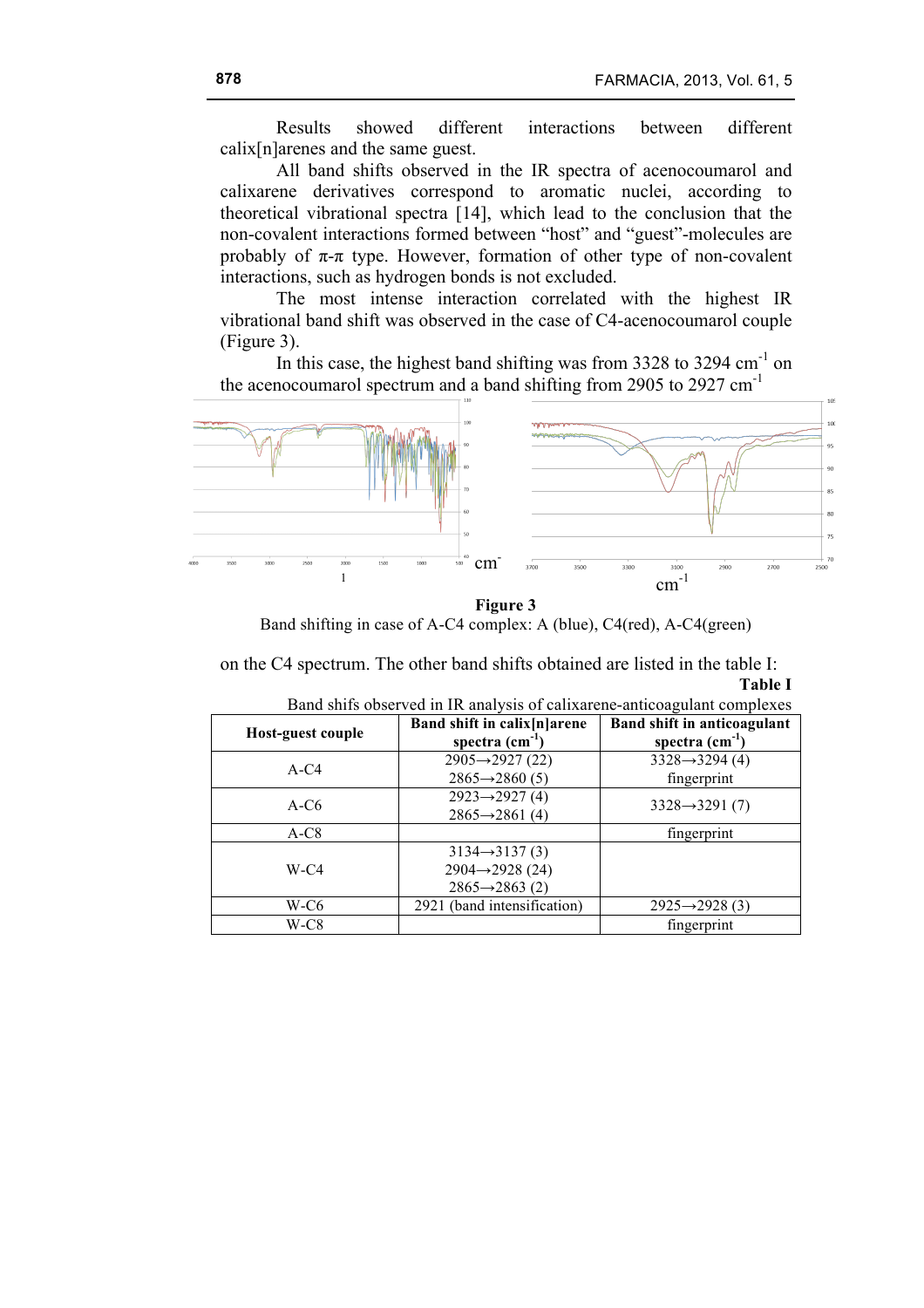For C4Es4, C6Es6 and C8Es8 mixtures, we could observe band shifts only in the fingerprint region.

In the Raman spectroscopic study, the best evaluated interaction was observed in the A-C8 couple, due to the highest Raman band shifts observed, but especially due to a deformation of the bands appeared in the  $1600 \text{ cm}^{-1}$  region (Figure 4).



Comparison of spectra of C8(red), acenocoumarol (blue) and C8-A (black)

Polymorphism was also studied for the two guest substances in order to eliminate any chance of false interpretation. There was observed a modification of the spectrum of acenocoumarol before and after evaporation of the solvent, but this phenomenon did not seem to have any influence on the formation of complexes (Figures 5a and 5b).



recrystallization

acenocoumarol before (black) and after (blue) recrystallization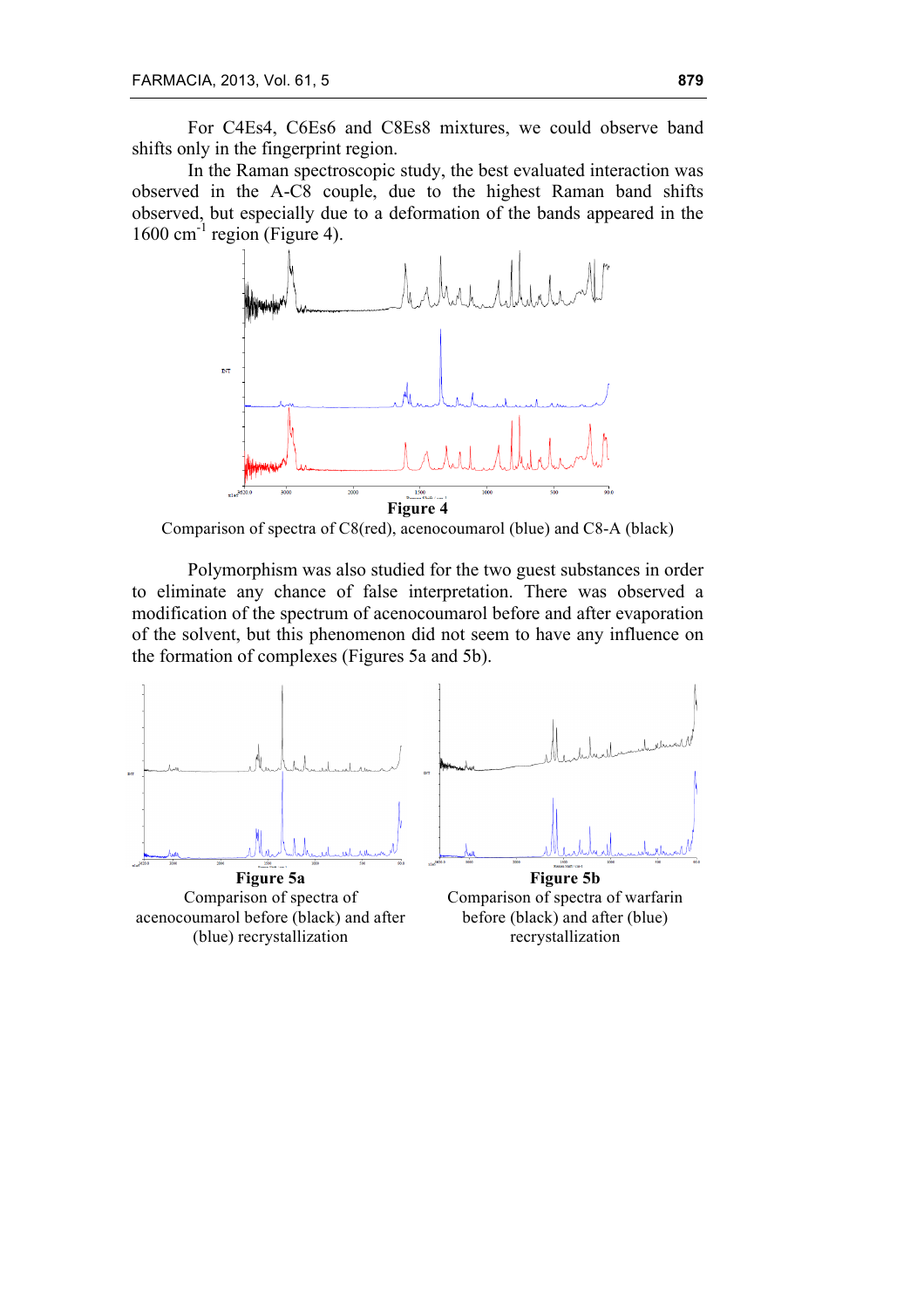Results have shown that the non-derivatised calixarenes seem to have better complexation capacity towards acenocoumarol and warfarin than their ethyl-ester derivatives (Figure 6). The esteric functions seem to sterically block or prevent the formation of non-covalent bonds.



**Figure 6**

Comparison between spectra of A-C6 (a - black) and A-C6Es6 (b - black). Standard substances: A - blue; C6, C6Es6 – red

Even if in the ATR-IR study the strongest band shift obtained was in the A-C4 case, we suppose this could be due to the formation of an external complex, consequently to the lower flexibility of the molecule and because of the smaller inner cavity of the calixarene derivative compared to C6 or C8. Because only few band shifts in the IR (only in the fingerprint region) were observed and little difference between the Raman band shift of A-C6 and A-C8, we could predict the best interaction for the A-C6 couple, then for the W-C6 couple, where the dimension of the inner cavity of the calixarene could permit the guest to form an internal complex. These complexes are probably formed mainly by  $\pi$ - $\pi$  interactions.

### **Conclusions**

We prepared complexes between different calixarene derivatives and oral anticoagulants that were analyzed by ATR-IR and Raman spectroscopy.

In all cases, there was observed a band shift, indicating an interaction between the studied molecules. Results showed a higher band shift in case of C4 ligand in the IR study and a higher interaction in terms of band shift for C8 and C6, in the case of Raman study. Considering the smaller cavity of C4, where an external complex could be in this way formed, and the small differences between Raman band shifts in case of C6 and C8, our relative conclusion was that the most stable internal complex formed was between C6 and the two oral anticoagulants.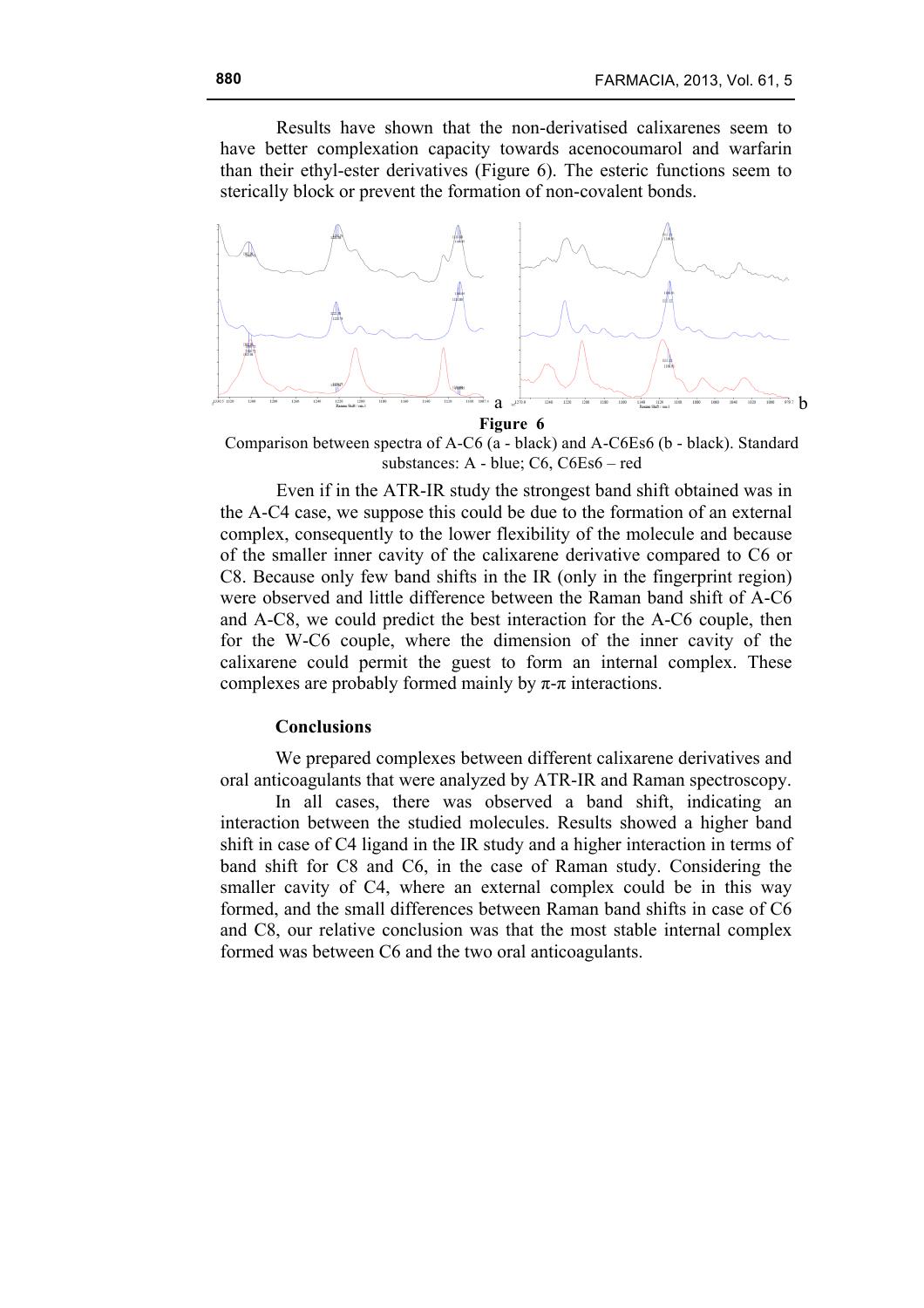#### **Aknowledgements**

The study was financially supported by the POSDRU project number 56949. The Agence Universitaire de la Francophonie (AUF) is also gratefully acknowledged for its financial support.

#### **References**

- 1. Andreetti GD, Pochini A, Ungaro R. Molecular inclusion in functionalized macrocycles. Part 6. The crystal and molecular structures of the calix [4] arene from p- $(1,1,3,3-1)$ tetramethylbutyl)phenol and its 1 : 1 complex with toluene. J. Chem. Soc., Perkin Trans. 2, 1983, 1773-79.
- 2. Bocchinfuso G. et al. Receptors for organochlorine pesticides based on calixarenes. Microchimica Acta 2008; 163:195–202.
- 3. Bodoki E, Tiuca I, Iacob BC, Hosu O, Oprean R. Determination of enantiomeric ratio of warfarin in tablets by multivariate calibration and modeling of spectroscopic data. *Farmacia* 2012; 60(3):386-93.
- 4. Bozkurt S, Durmaz M, Yilmaz M, Sirit A. Calixarene-based chiral phase-transfer catalysts derived from cinchona alkaloids for enantioselective synthesis of α-amino acids. Tetrahedron: Asymmetry 2008; 19(5):618-23.
- 5. Cieślik-Boczula K, Maniewska J, Grynkiewicz G, Szeja W, Kolla A, Hendrich A. Interaction of quercetin, genistein and its derivatives with lipid bilayers – An ATR IRspectroscopic study. Vibrational Spectroscopy 2012; 62:64-69.
- 6. Da Silva E, Ficheux D, Coleman AW. Anti-thrombotic Activity of Water-soluble Calix[n]arenas. Journal of Inclusion Phenomena and Macrocyclic Chemistry 2005; 52:201– 6.
- 7. Dale SH, Elsegood MRJ, Redshaw C. Polymorphism and pseudopolymorphism in calixarenes: acetonitrile clathrates of p-But-calix $[n]$ arenes ( $n=6$  and 8). CrystEngComm, 2003, 5, 368-73.
- 8. Fehlinger M, Abraham W. Calix[4]arenes bearing a tropylium substituent as hosts for organic cations. Journal of Inclusion Phenomena and Macrocyclic Chemistry 2007;58:263– 74.
- 9. Gutsche CD, Bauer LJ. Calixarenes. 13. The conformational properties of calix[4]arenes, calix[6]arenes, calix[8]arenes, and oxacalixarenes. J. Am. Chem. Soc., 1985, 107, 6052-59.
- 10. Gutsche CD, Bauer LJ. Calixarenes. 5. Dynamic NMR characteristics of p-tertbutylcalix[4]-arene and p-tert-butylcalix[8]arene. Tetrahedron Lett., 1981, 4763-66.
- 11. Gutsche CD, Dhawan B, Leonis M, Stewart D. p-tert-butylcalix[6]arene. Org.Synthesis, 1989; 68:238-42.
- 12. Gutsche CD, Iqbal M. p-tert-butylcalix[4]arene. Org.Synthesis. 1989; 68:234-7.
- 13. Gutsche CD. Calixarenes: an Introduction. London: Royal Society of Chemistry, 2008:24- 237.
- 14. Hubert Joe1 I, Kostova I, Ravikumar C, Amalanathan M, Cîntǎ Pînzaru S.Theoretical and vibrational spectral investigation of sodium salt of acenocoumarol. Journal of Raman Spectroscopy 2009; 40(8):1033-38.
- 15. Jansen RG, Van Duynhoven JP, Verboom W, Hummel GJ, Harkema S, Reinhouldt DN. Studies on the Dynamics of Phosphorylated p-tert-butyl-Calix[6]arenes by Using 2D NMR Spectroscopy. J. Am. Chem. Soc., 1996, 118, 3666-75.
- 16. Liu YL, Liu L, Wang YL , Han YC, Wang D, Chen YJ. Calix[n]arene sulfonic acids bearing pendant aliphatic chains as recyclable surfactant-type Brønsted acid catalysts for allylic alkylation with allyl alcohols in water. Green Chem. 2008; 10:635-40.
- 17. Memon S, Akceylan E, Sap B, Tabakci M, Roundhill DM, Yilmaz M. Polymer Supported Calix[4]Arene Derivatives for the Extraction of Metals and Dichromate Anions. Journal of Polymers and the Environment 2003; 11:67-74.